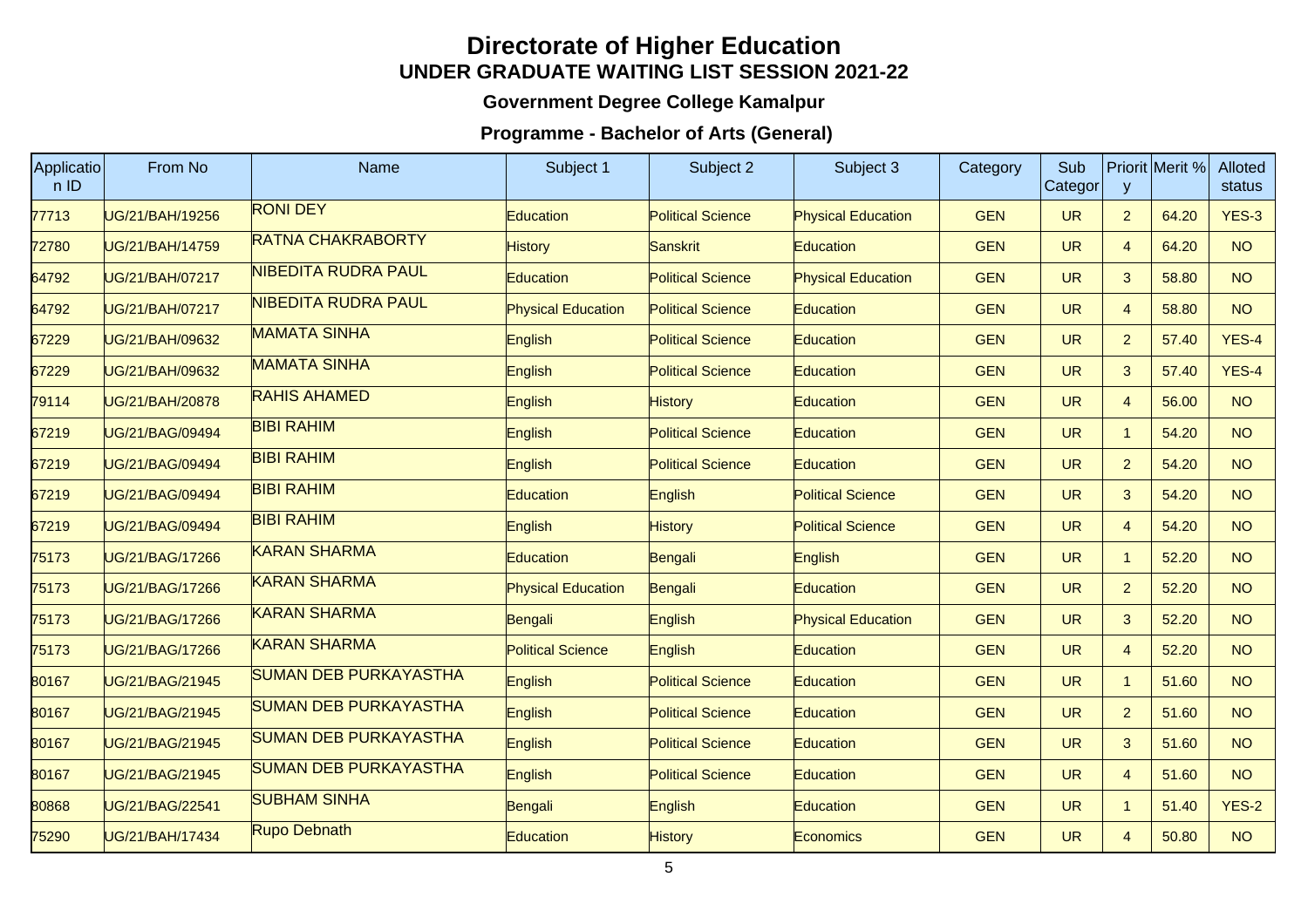| Applicatio<br>nID | From No                | <b>Name</b>               | Subject 1                | Subject 2                | Subject 3                | Category   | Sub<br>Categor | y              | Priorit Merit % | Alloted<br>status |
|-------------------|------------------------|---------------------------|--------------------------|--------------------------|--------------------------|------------|----------------|----------------|-----------------|-------------------|
| 81310             | UG/21/BAG/23160        | <b>MOUMITA DEB</b>        | <b>Political Science</b> | Bengali                  | <b>Education</b>         | <b>GEN</b> | <b>UR</b>      | $\mathbf{1}$   | 49.40           | <b>NO</b>         |
| 81310             | <b>JG/21/BAG/23160</b> | <b>MOUMITA DEB</b>        | <b>Education</b>         | Bengali                  | <b>Political Science</b> | <b>GEN</b> | <b>UR</b>      | $\overline{2}$ | 49.40           | <b>NO</b>         |
| 71533             | UG/21/BAG/13718        | Rajdeep Deb               | Bengali                  | <b>History</b>           | <b>Political Science</b> | <b>GEN</b> | <b>UR</b>      | 1              | 49.00           | <b>NO</b>         |
| 68540             | UG/21/BAG/10943        | <b>RAKHI NATH</b>         | <b>History</b>           | English                  | Education                | <b>GEN</b> | <b>UR</b>      | $\overline{4}$ | 48.60           | <b>NO</b>         |
| 70577             | <b>JG/21/BAG/13257</b> | <b>SHUBHAM DEB</b>        | Bengali                  | <b>Political Science</b> | <b>Education</b>         | <b>GEN</b> | <b>UR</b>      | 1              | 48.40           | <b>NO</b>         |
| 70577             | UG/21/BAG/13257        | <b>SHUBHAM DEB</b>        | Bengali                  | <b>Political Science</b> | <b>Education</b>         | <b>GEN</b> | <b>UR</b>      | $\overline{2}$ | 48.40           | <b>NO</b>         |
| 70577             | UG/21/BAG/13257        | <b>SHUBHAM DEB</b>        | Bengali                  | <b>Political Science</b> | Education                | <b>GEN</b> | <b>UR</b>      | 3              | 48.40           | <b>NO</b>         |
| 70577             | <b>JG/21/BAG/13257</b> | <b>SHUBHAM DEB</b>        | Bengali                  | <b>Political Science</b> | <b>Education</b>         | <b>GEN</b> | <b>UR</b>      | 4              | 48.40           | <b>NO</b>         |
| 74196             | UG/21/BAG/16313        | <b>RUBEL MIA</b>          | Bengali                  | <b>Political Science</b> | <b>Education</b>         | <b>GEN</b> | <b>UR</b>      | 1              | 48.20           | <b>NO</b>         |
| 74196             | UG/21/BAG/16313        | <b>RUBEL MIA</b>          | <b>Political Science</b> | Bengali                  | Education                | <b>GEN</b> | <b>UR</b>      | $\overline{2}$ | 48.20           | <b>NO</b>         |
| 74196             | <b>JG/21/BAG/16313</b> | <b>RUBEL MIA</b>          | <b>Political Science</b> | Bengali                  | <b>Education</b>         | <b>GEN</b> | <b>UR</b>      | 3              | 48.20           | <b>NO</b>         |
| 74196             | UG/21/BAG/16313        | <b>RUBEL MIA</b>          | Bengali                  | <b>History</b>           | <b>Political Science</b> | <b>GEN</b> | <b>UR</b>      | 4              | 48.20           | <b>NO</b>         |
| 59418             | UG/21/BAG/02113        | <b>PALLAB SHARMA</b>      | Bengali                  | <b>History</b>           | Education                | <b>GEN</b> | <b>UR</b>      | $\overline{2}$ | 47.80           | <b>NO</b>         |
| 70982             | <b>JG/21/BAG/13164</b> | <b>IMRAN KHAN</b>         | Bengali                  | <b>Political Science</b> | <b>Education</b>         | <b>GEN</b> | <b>UR</b>      | 4              | 47.60           | <b>NO</b>         |
| 75480             | UG/21/BAG/23870        | <b>Istiyak Ahammed</b>    | Education                | Bengali                  | Sanskrit                 | <b>GEN</b> | <b>UR</b>      | $\overline{2}$ | 47.40           | <b>NO</b>         |
| 75480             | UG/21/BAG/23870        | <b>Istiyak Ahammed</b>    | <b>History</b>           | Sanskrit                 | Education                | <b>GEN</b> | <b>UR</b>      | 4              | 47.40           | <b>NO</b>         |
| 70274             | <b>JG/21/BAG/12546</b> | <b>SARASWATI DEBNATH</b>  | History                  | <b>Political Science</b> | <b>Education</b>         | <b>GEN</b> | <b>UR</b>      | $\mathbf{1}$   | 47.20           | <b>NO</b>         |
| 60285             | UG/21/BAG/02893        | TRISHA SUTRADHAR          | <b>Political Science</b> | Bengali                  | <b>History</b>           | <b>GEN</b> | <b>UR</b>      | 3              | 47.20           | <b>NO</b>         |
| 60595             | UG/21/BAG/03514        | <b>ANISHA GHOSH</b>       | Education                | Bengali                  | <b>Political Science</b> | <b>GEN</b> | <b>UR</b>      | 4              | 47.20           | <b>NO</b>         |
| 69093             | <b>JG/21/BAG/11420</b> | <b>SAGARIKA SUTRADHAR</b> | Bengali                  | <b>History</b>           | <b>Political Science</b> | <b>GEN</b> | <b>UR</b>      | $\mathbf{1}$   | 46.80           | <b>NO</b>         |
| 69093             | UG/21/BAG/11420        | <b>SAGARIKA SUTRADHAR</b> | <b>History</b>           | Bengali                  | <b>Political Science</b> | <b>GEN</b> | <b>UR</b>      | 2              | 46.80           | <b>NO</b>         |
| 71104             | UG/21/BAG/13290        | <b>BISWAJIT PAUL</b>      | Bengali                  | <b>Political Science</b> | Education                | <b>GEN</b> | <b>UR</b>      | $\overline{4}$ | 45.60           | <b>NO</b>         |
| 69077             | <b>JG/21/BAG/11323</b> | <b>Biswajit Debnath</b>   | Bengali                  | <b>Political Science</b> | <b>Education</b>         | <b>GEN</b> | <b>UR</b>      | $\mathbf{1}$   | 45.40           | <b>NO</b>         |
| 59782             | UG/21/BAG/02442        | <b>RATHINDRA DEB</b>      | Bengali                  | <b>History</b>           | <b>Political Science</b> | <b>GEN</b> | <b>UR</b>      | 1              | 45.20           | <b>NO</b>         |
| 81994             | UG/21/BAG/23878        | <b>Abdul Noor</b>         | <b>Political Science</b> | Bengali                  | Sanskrit                 | <b>GEN</b> | <b>UR</b>      | $\overline{a}$ | 45.00           | NO                |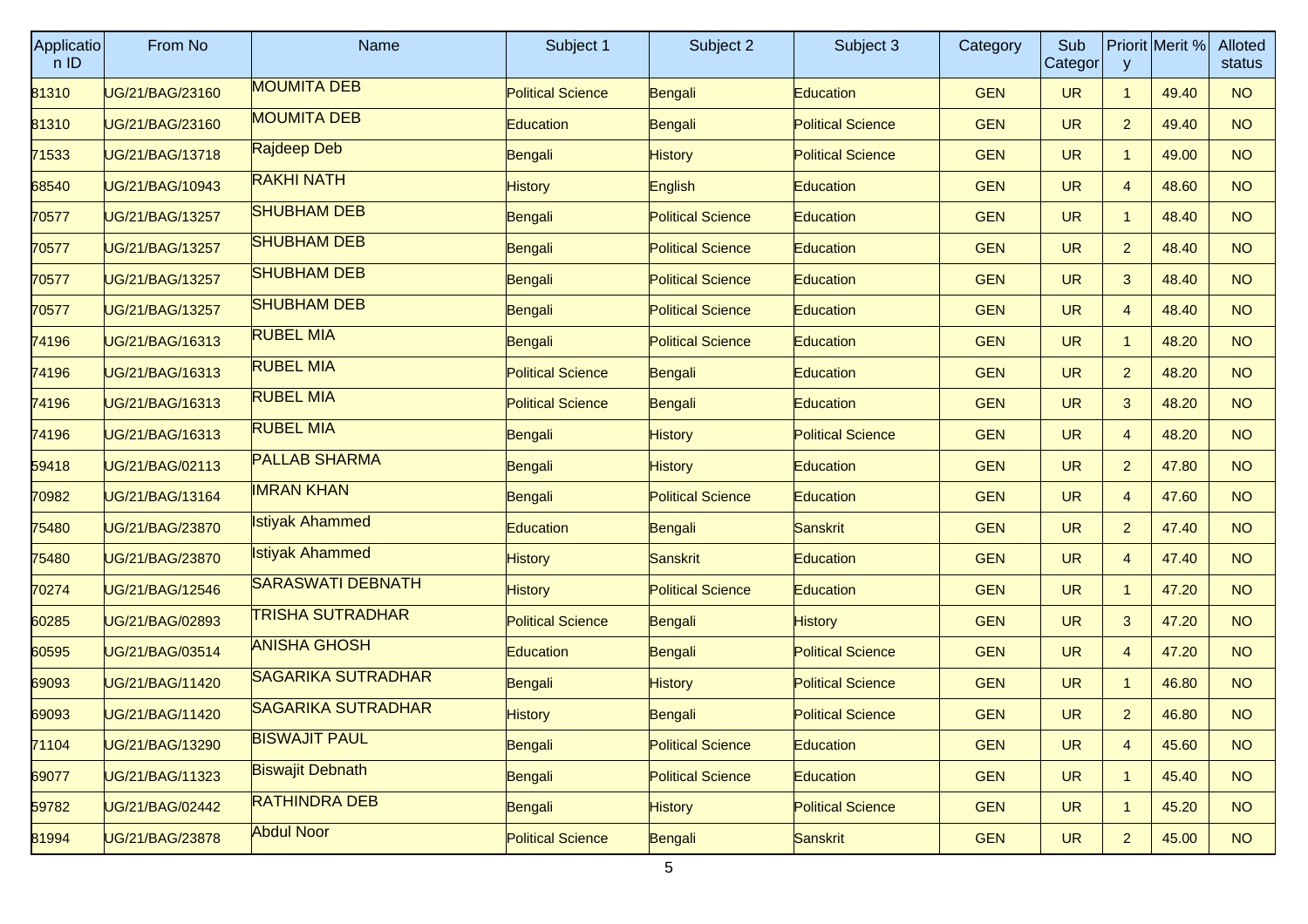| Applicatio<br>n ID | From No         | <b>Name</b>             | Subject 1                | Subject 2                | Subject 3                 | Category   | Sub<br>Categor | $\mathsf{y}$   | Priorit Merit % | Alloted<br>status |
|--------------------|-----------------|-------------------------|--------------------------|--------------------------|---------------------------|------------|----------------|----------------|-----------------|-------------------|
| 81994              | UG/21/BAG/23878 | <b>Abdul Noor</b>       | <b>Political Science</b> | Sanskrit                 | Education                 | <b>GEN</b> | <b>UR</b>      | $\overline{4}$ | 45.00           | <b>NO</b>         |
| 73771              | UG/21/BAG/15910 | <b>SAHELI BEGAM</b>     | <b>Education</b>         | Bengali                  | <b>Political Science</b>  | <b>GEN</b> | <b>UR</b>      | $\mathbf{1}$   | 44.40           | <b>NO</b>         |
| 73771              | UG/21/BAG/15910 | <b>SAHELI BEGAM</b>     | <b>Political Science</b> | Bengali                  | Education                 | <b>GEN</b> | <b>UR</b>      | $\overline{2}$ | 44.40           | <b>NO</b>         |
| 73771              | UG/21/BAG/15910 | <b>SAHELI BEGAM</b>     | Education                | Bengali                  | <b>Political Science</b>  | <b>GEN</b> | <b>UR</b>      | 3              | 44.40           | <b>NO</b>         |
| 73771              | UG/21/BAG/15910 | <b>SAHELI BEGAM</b>     | <b>Education</b>         | <b>History</b>           | <b>Political Science</b>  | <b>GEN</b> | <b>UR</b>      | $\overline{4}$ | 44.40           | <b>NO</b>         |
| 59964              | UG/21/BAG/02813 | <b>Surajit Nath</b>     | Bengali                  | <b>History</b>           | <b>Political Science</b>  | <b>GEN</b> | <b>UR</b>      | 3              | 44.00           | <b>NO</b>         |
| 74044              | UG/21/BAH/16216 | <b>ALI SINHA</b>        | Bengali                  | <b>Political Science</b> | Education                 | <b>GEN</b> | <b>UR</b>      | 4              | 43.80           | <b>NO</b>         |
| 68908              | UG/21/BAG/11208 | <b>SURESH SINGHA</b>    | History                  | English                  | <b>Political Science</b>  | <b>GEN</b> | <b>UR</b>      | $\overline{4}$ | 43.40           | <b>NO</b>         |
| 77517              | UG/21/BAG/23285 | <b>SHIULI DAS</b>       | Bengali                  | <b>History</b>           | Education                 | <b>GEN</b> | <b>UR</b>      | $\mathbf{1}$   | 43.20           | <b>NO</b>         |
| 60335              | UG/21/BAG/03243 | <b>ANINDITA DEB</b>     | Bengali                  | <b>History</b>           | Education                 | <b>GEN</b> | <b>UR</b>      | $\mathbf{1}$   | 43.20           | $YES-4$           |
| 77517              | UG/21/BAG/23285 | <b>SHIULI DAS</b>       | Bengali                  | <b>History</b>           | <b>Education</b>          | <b>GEN</b> | <b>UR</b>      | $\overline{2}$ | 43.20           | <b>NO</b>         |
| 77517              | UG/21/BAG/23285 | <b>SHIULI DAS</b>       | <b>Education</b>         | Bengali                  | <b>History</b>            | <b>GEN</b> | <b>UR</b>      | 3              | 43.20           | <b>NO</b>         |
| 77517              | UG/21/BAG/23285 | <b>SHIULI DAS</b>       | Bengali                  | History                  | <b>Political Science</b>  | <b>GEN</b> | <b>UR</b>      | 4              | 43.20           | <b>NO</b>         |
| 56454              | UG/21/BAG/00242 | <b>KAUSHIK RUDRAPAL</b> | Bengali                  | Sanskrit                 | <b>Political Science</b>  | <b>GEN</b> | <b>UR</b>      | $\overline{4}$ | 43.00           | <b>NO</b>         |
| 70606              | UG/21/BAG/12804 | <b>ADITYA SINHA</b>     | Bengali                  | <b>History</b>           | Education                 | <b>GEN</b> | <b>UR</b>      | $\mathbf{1}$   | 42.40           | <b>NO</b>         |
| 70606              | UG/21/BAG/12804 | <b>ADITYA SINHA</b>     | Bengali                  | <b>History</b>           | Education                 | <b>GEN</b> | <b>UR</b>      | 3              | 42.40           | <b>NO</b>         |
| 70606              | UG/21/BAG/12804 | <b>ADITYA SINHA</b>     | Bengali                  | History                  | <b>Education</b>          | <b>GEN</b> | <b>UR</b>      | $\overline{4}$ | 42.40           | <b>NO</b>         |
| 72861              | UG/21/BAG/15204 | <b>ARIJIT DATTA</b>     | Bengali                  | <b>History</b>           | <b>Political Science</b>  | <b>GEN</b> | <b>UR</b>      | $\mathbf{1}$   | 42.20           | <b>NO</b>         |
| 73283              | UG/21/BAG/15348 | <b>RUBI PAUL</b>        | Bengali                  | Sanskrit                 | <b>Political Science</b>  | <b>GEN</b> | <b>UR</b>      | $\mathbf{1}$   | 41.40           | <b>NO</b>         |
| 68327              | UG/21/BAG/10490 | <b>ANAMIKA SHARMA</b>   | <b>Education</b>         | Bengali                  | <b>Political Science</b>  | <b>GEN</b> | <b>UR</b>      | $\mathbf{1}$   | 41.40           | <b>NO</b>         |
| 73283              | UG/21/BAG/15348 | <b>RUBI PAUL</b>        | Bengali                  | <b>Political Science</b> | <b>Physical Education</b> | <b>GEN</b> | <b>UR</b>      | $\overline{2}$ | 41.40           | <b>NO</b>         |
| 78815              | UG/21/BAG/22282 | <b>RAJIB DEB</b>        | Sanskrit                 | Bengali                  | <b>Political Science</b>  | <b>GEN</b> | <b>UR</b>      | $\overline{4}$ | 41.40           | <b>NO</b>         |
| 75283              | UG/21/BAG/19036 | <b>RAJDWIP DEB</b>      | Bengali                  | <b>History</b>           | <b>Political Science</b>  | <b>GEN</b> | <b>UR</b>      | $\mathbf{1}$   | 41.00           | <b>NO</b>         |
| 75283              | UG/21/BAG/19036 | <b>RAJDWIP DEB</b>      | Bengali                  | <b>History</b>           | <b>Political Science</b>  | <b>GEN</b> | <b>UR</b>      | $\overline{2}$ | 41.00           | NO                |
| 75283              | UG/21/BAG/19036 | <b>RAJDWIP DEB</b>      | Bengali                  | <b>History</b>           | <b>Political Science</b>  | <b>GEN</b> | <b>UR</b>      | 3              | 41.00           | NO                |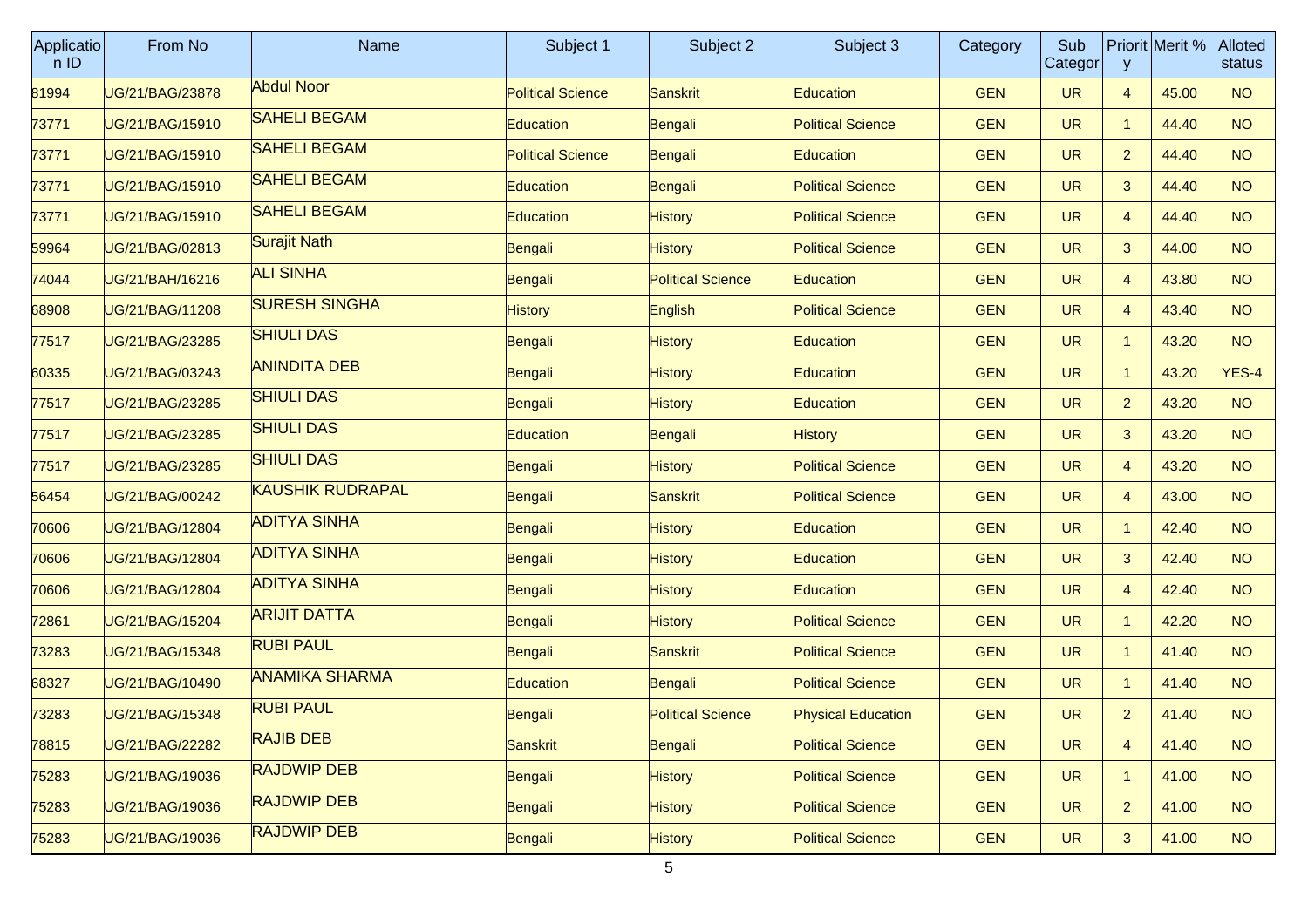| <b>Applicatio</b><br>nID | From No         | Name                        | Subject 1                | Subject 2                | Subject 3                | Category   | Sub<br>Categor | y              | Priorit Merit % | Alloted<br>status |
|--------------------------|-----------------|-----------------------------|--------------------------|--------------------------|--------------------------|------------|----------------|----------------|-----------------|-------------------|
| 79161                    | UG/21/BAG/20882 | <b>Bikash Paul</b>          | Bengali                  | <b>History</b>           | <b>Education</b>         | <b>GEN</b> | <b>UR</b>      | $\mathbf{1}$   | 40.20           | <b>NO</b>         |
| 80131                    | UG/21/BAG/21908 | <b>JOYDWIP KUMAR</b>        | Bengali                  | Sanskrit                 | <b>Education</b>         | <b>GEN</b> | <b>UR</b>      | $\mathbf{1}$   | 39.80           | <b>NO</b>         |
| 66657                    | UG/21/BAG/09080 | <b>SUMITA DEB</b>           | Bengali                  | <b>History</b>           | Education                | <b>GEN</b> | <b>UR</b>      | $\mathbf{1}$   | 39.80           | YES-4             |
| 80131                    | UG/21/BAG/21908 | <b>JOYDWIP KUMAR</b>        | <b>History</b>           | Bengali                  | <b>Education</b>         | <b>GEN</b> | <b>UR</b>      | $\overline{2}$ | 39.80           | <b>NO</b>         |
| 80131                    | UG/21/BAG/21908 | <b>JOYDWIP KUMAR</b>        | <b>Education</b>         | Bengali                  | <b>History</b>           | <b>GEN</b> | <b>UR</b>      | 3              | 39.80           | <b>NO</b>         |
| 80131                    | UG/21/BAG/21908 | <b>JOYDWIP KUMAR</b>        | <b>Political Science</b> | Bengali                  | <b>History</b>           | <b>GEN</b> | <b>UR</b>      | 4              | 39.80           | <b>NO</b>         |
| 70482                    | UG/21/BAG/12718 | <b>MADHURI DHAR</b>         | Bengali                  | <b>History</b>           | <b>Political Science</b> | <b>GEN</b> | <b>UR</b>      | $\mathbf{1}$   | 39.60           | <b>NO</b>         |
| 63214                    | UG/21/BAG/05974 | Sreekanta Shil              | Bengali                  | <b>History</b>           | <b>Political Science</b> | <b>GEN</b> | <b>UR</b>      | $\mathbf{1}$   | 39.60           | NO.               |
| 70482                    | UG/21/BAG/12718 | <b>MADHURI DHAR</b>         | <b>History</b>           | Bengali                  | <b>Political Science</b> | <b>GEN</b> | <b>UR</b>      | $\overline{2}$ | 39.60           | <b>NO</b>         |
| 81553                    | UG/21/BAG/23540 | <b>SOURAV DEY</b>           | Bengali                  | <b>Political Science</b> | Education                | <b>GEN</b> | <b>UR</b>      | $\mathbf{1}$   | 39.00           | <b>NO</b>         |
| 60214                    | UG/21/BAG/04291 | <b>ASHESH BHATTACHARJEE</b> | Bengali                  | <b>Political Science</b> | <b>Education</b>         | <b>GEN</b> | <b>UR</b>      | $\mathbf{1}$   | 39.00           | NO.               |
| 79121                    | UG/21/BAG/20829 | <b>PAMPI DAS</b>            | Bengali                  | <b>History</b>           | <b>Political Science</b> | <b>GEN</b> | <b>UR</b>      | $\mathbf{1}$   | 37.60           | <b>NO</b>         |
| 67756                    | UG/21/BAG/10682 | <b>TANUSREE DEBNATH</b>     | Bengali                  | <b>Political Science</b> | Education                | <b>GEN</b> | <b>UR</b>      | $\mathbf{1}$   | 37.00           | <b>NO</b>         |
| 68910                    | UG/21/BAG/11317 | <b>KRISHNA DATTA</b>        | Bengali                  | <b>History</b>           | <b>Education</b>         | <b>GEN</b> | <b>UR</b>      | $\mathbf{1}$   | 37.00           | NO.               |
| 72639                    | UG/21/BAG/14769 | <b>BISHAL DEBNATH</b>       | Bengali                  | <b>History</b>           | <b>Political Science</b> | <b>GEN</b> | <b>UR</b>      | $\mathbf{1}$   | 37.00           | <b>NO</b>         |
| 68910                    | UG/21/BAG/11317 | <b>KRISHNA DATTA</b>        | <b>History</b>           | Bengali                  | Education                | <b>GEN</b> | <b>UR</b>      | $\overline{2}$ | 37.00           | <b>NO</b>         |
| 67756                    | UG/21/BAG/10682 | <b>TANUSREE DEBNATH</b>     | <b>History</b>           | <b>Political Science</b> | <b>Education</b>         | <b>GEN</b> | <b>UR</b>      | $\overline{2}$ | 37.00           | NO.               |
| 67756                    | UG/21/BAG/10682 | <b>TANUSREE DEBNATH</b>     | <b>Political Science</b> | Bengali                  | <b>History</b>           | <b>GEN</b> | <b>UR</b>      | 3              | 37.00           | <b>NO</b>         |
| 73081                    | UG/21/BAG/16400 | Priyanka Roy                | <b>Political Science</b> | Bengali                  | <b>Education</b>         | <b>GEN</b> | <b>UR</b>      | 3              | 37.00           | <b>NO</b>         |
| 68910                    | UG/21/BAG/11317 | <b>KRISHNA DATTA</b>        | <b>Political Science</b> | <b>History</b>           | <b>Education</b>         | <b>GEN</b> | <b>UR</b>      | 3              | 37.00           | <b>NO</b>         |
| 67756                    | UG/21/BAG/10682 | <b>TANUSREE DEBNATH</b>     | Education                | Bengali                  | <b>History</b>           | <b>GEN</b> | <b>UR</b>      | 4              | 37.00           | <b>NO</b>         |
| 68910                    | UG/21/BAG/11317 | <b>KRISHNA DATTA</b>        | <b>Political Science</b> | Bengali                  | Education                | <b>GEN</b> | <b>UR</b>      | $\overline{4}$ | 37.00           | <b>NO</b>         |
| 74934                    | UG/21/BAG/17001 | <b>BISHAL KAPALI</b>        | <b>Political Science</b> | Bengali                  | <b>History</b>           | <b>GEN</b> | <b>UR</b>      | $\mathbf{1}$   | 36.80           | NO                |
| 74934                    | UG/21/BAG/17001 | <b>BISHAL KAPALI</b>        | <b>Political Science</b> | Bengali                  | <b>History</b>           | <b>GEN</b> | <b>UR</b>      | $\overline{2}$ | 36.80           | NO                |
| 74934                    | UG/21/BAG/17001 | <b>BISHAL KAPALI</b>        | <b>Political Science</b> | Bengali                  | <b>History</b>           | <b>GEN</b> | <b>UR</b>      | 3              | 36.80           | NO                |